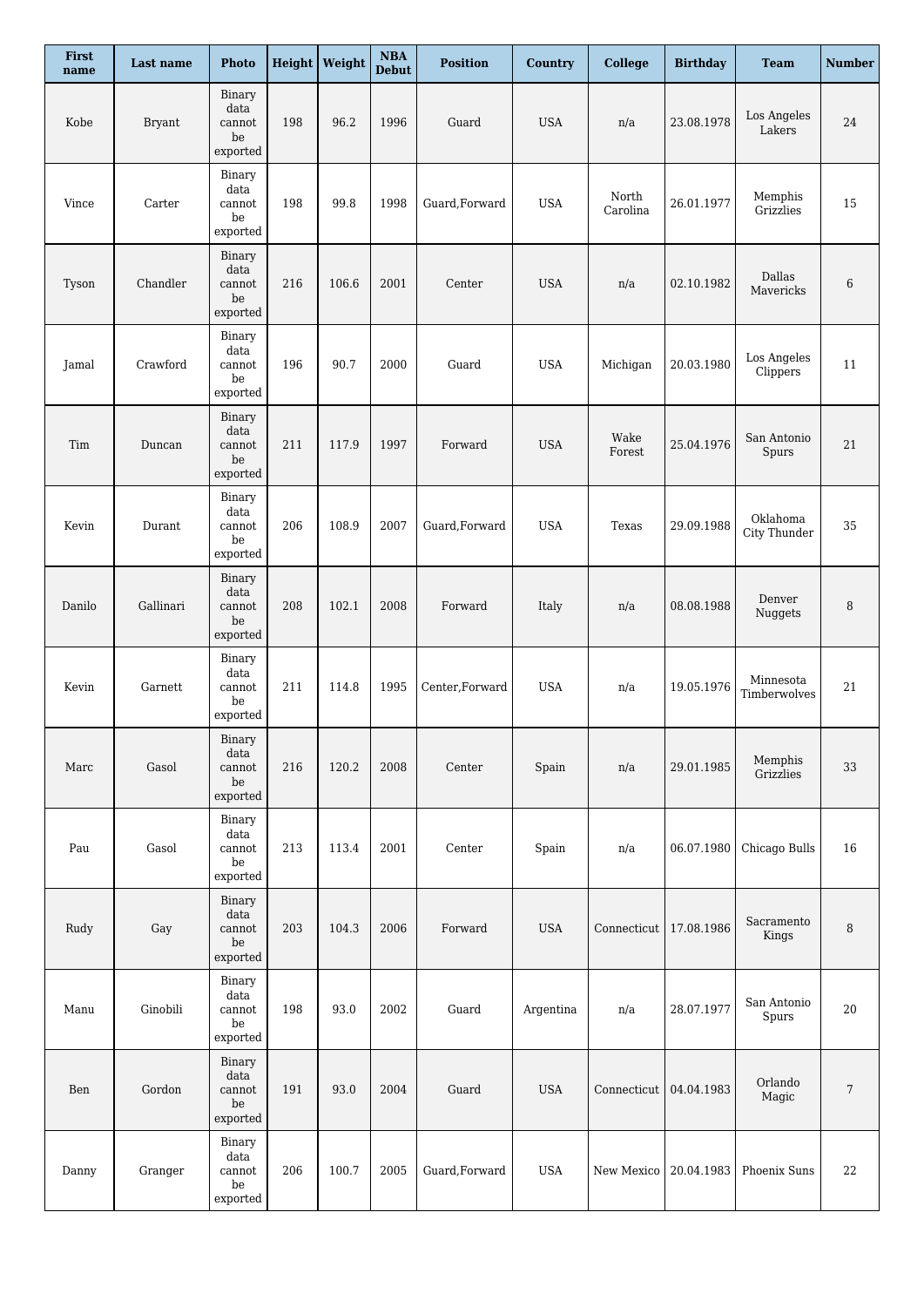| First<br>name | Last name | <b>Photo</b>                                        |     | <b>Height</b> Weight | $\mathbf{NBA}$<br><b>Debut</b> | <b>Position</b> | Country    | <b>College</b>        | <b>Birthday</b> | <b>Team</b>               | <b>Number</b>           |
|---------------|-----------|-----------------------------------------------------|-----|----------------------|--------------------------------|-----------------|------------|-----------------------|-----------------|---------------------------|-------------------------|
| Udonis        | Haslem    | Binary<br>data<br>cannot<br>$_{\rm be}$<br>exported | 203 | 106.6                | 2003                           | Center, Forward | <b>USA</b> | Florida               | 09.06.1980      | Miami Heat                | 40                      |
| Dwight        | Howard    | Binary<br>data<br>cannot<br>be<br>exported          | 211 | 125.0                | 2004                           | Center          | <b>USA</b> | n/a                   | 08.12.1985      | Houston<br>Rockets        | 12                      |
| Andre         | Iguodala  | Binary<br>data<br>cannot<br>be<br>exported          | 198 | 93.9                 | 2004                           | Guard, Forward  | <b>USA</b> | Arizona               | 28.01.1984      | Golden State<br>Warriors  | 9                       |
| LeBron        | James     | Binary<br>data<br>cannot<br>be<br>exported          | 203 | 113.4                | 2003                           | Forward         | <b>USA</b> | n/a                   | 30.12.1984      | Cleveland<br>Cavaliers    | 23                      |
| Al            | Jefferson | Binary<br>data<br>cannot<br>$_{\rm be}$<br>exported | 208 | 120.2                | 2004                           | Center          | <b>USA</b> | (n/a)                 | 04.01.1985      | Charlotte<br>Hornets      | 25                      |
| Richard       | Jefferson | Binary<br>data<br>cannot<br>be<br>exported          | 201 | 106.1                | 2001                           | Forward         | <b>USA</b> | Arizona               | 21.06.1980      | Dallas<br>Mavericks       | 24                      |
| Joe           | Johnson   | Binary<br>data<br>cannot<br>be<br>exported          | 201 | 108.9                | 2001                           | Guard, Forward  | <b>USA</b> | Arkansas              | 29.06.1981      | Brooklyn<br>Nets          | 7                       |
| Mike          | Miller    | Binary<br>data<br>cannot<br>be<br>exported          | 203 | 98.9                 | 2000                           | Forward         | <b>USA</b> | Florida               | 19.02.1980      | Cleveland<br>Cavaliers    | 18                      |
| Joakim        | Noah      | Binary<br>data<br>cannot<br>be<br>exported          | 211 | 105.2                | 2007                           | Center          | <b>USA</b> | Florida               | 25.02.1985      | Chicago Bulls             | 13                      |
| Dirk          | Nowitzki  | Binary<br>data<br>cannot<br>be<br>exported          | 213 | 111.1                | 1998                           | Forward         | Germany    | n/a                   | 19.06.1978      | Dallas<br>Mavericks       | 41                      |
| Zaza          | Pachulia  | Binary<br>data<br>cannot<br>$_{\rm be}$<br>exported | 211 | 122.5                | 2003                           | Center          | Georgia    | n/a                   | 10.02.1984      | Milwaukee<br><b>Bucks</b> | $27\,$                  |
| Chris         | Paul      | Binary<br>data<br>cannot<br>be<br>exported          | 183 | 79.4                 | 2005                           | Guard           | <b>USA</b> | Wake<br>Forest        | 06.05.1985      | Los Angeles<br>Clippers   | 3                       |
| Paul          | Pierce    | Binary<br>data<br>cannot<br>be<br>exported          | 201 | 106.6                | 1998                           | Forward         | <b>USA</b> | Kansas                | 13.10.1977      | Washington<br>Wizards     | 34                      |
| Rodney        | Stuckey   | Binary<br>data<br>cannot<br>$_{\rm be}$<br>exported | 196 | 93.0                 | 2007                           | Guard           | <b>USA</b> | Eastern<br>Washington | 21.04.1986      | Indiana<br>Pacers         | $\overline{\mathbf{c}}$ |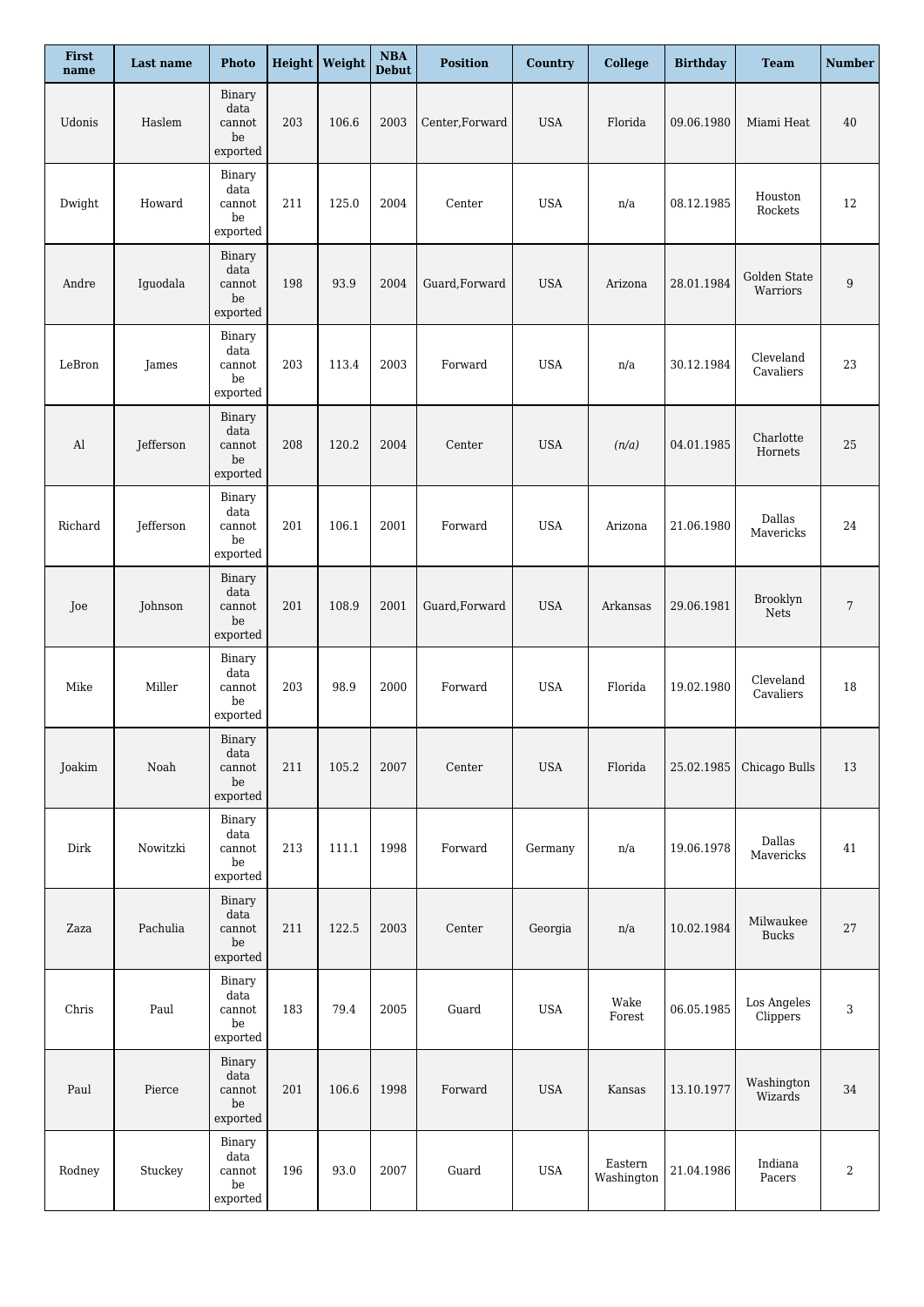| First<br>name | Last name | <b>Photo</b>                                               |     | Height   Weight | $\boldsymbol{\mathrm{NBA}}$<br><b>Debut</b> | <b>Position</b> | <b>Country</b> | <b>College</b>     | <b>Birthday</b> | <b>Team</b>            | <b>Number</b>    |
|---------------|-----------|------------------------------------------------------------|-----|-----------------|---------------------------------------------|-----------------|----------------|--------------------|-----------------|------------------------|------------------|
| Dwyane        | Wade      | Binary<br>data<br>cannot<br>be<br>exported                 | 193 | 98.0            | 2003                                        | Guard           | <b>USA</b>     | Marquette          | 17.01.1982      | Miami Heat             | 3                |
| Deron         | Williams  | Binary<br>data<br>cannot<br>be<br>exported                 | 191 | 90.7            | 2005                                        | Guard           | <b>USA</b>     | Illinois           | 26.06.1984      | Brooklyn<br>Nets       | 8                |
| Derrick       | Rose      | Binary<br>data<br>cannot<br>be<br>exported                 | 191 | 86.2            | 2008                                        | Guard           | <b>USA</b>     | Memphis            | 04.10.1988      | Chicago Bulls          | $\mathbf{1}$     |
| Jimmy         | Butler    | Binary<br>data<br>cannot<br>be<br>$\tt{expected}$          | 201 | 99.8            | 2011                                        | Guard, Forward  | <b>USA</b>     | Marquette          | 14.09.1989      | Chicago Bulls          | 21               |
| Taj           | Gibson    | Binary<br>data<br>cannot<br>$_{\rm be}$<br>exported        | 206 | 102.0           | 2009                                        | Forward         | <b>USA</b>     | California         | 24.06.1985      | Chicago Bulls          | 22               |
| Tony          | Parker    | Binary<br>data<br>cannot<br>be<br>exported                 | 188 | 84.0            | 2001                                        | Guard           | France         | (n/a)              | 17.05.1982      | San Antonio<br>Spurs   | 9                |
| Kawhi         | Leonard   | Binary<br>data<br>cannot<br>$_{\rm be}$<br>$\tt{exported}$ | 201 | 104.0           | 2011                                        | Forward         | <b>USA</b>     | San Diego<br>State | 29.06.1991      | San Antonio<br>Spurs   | 2                |
| Danny         | Green     | Binary<br>data<br>cannot<br>be<br>exported                 | 198 | 97.5            | 2009                                        | Guard, Forward  | <b>USA</b>     | North<br>Carolina  | 22.06.1987      | San Antonio<br>Spurs   | 14               |
| Kevin         | Love      | Binary<br>data<br>cannot<br>be<br>exported                 | 208 | 110.0           | 2008                                        | Forward         | <b>USA</b>     | <b>UCLA</b>        | 07.09.1988      | Cleveland<br>Cavaliers | $\boldsymbol{0}$ |
| Anderson      | Varejao   | Binary<br>data<br>cannot<br>be<br>exported                 | 211 | 121.0           | 2004                                        | Center          | <b>Brazil</b>  | (n/a)              | 28.09.1982      | Cleveland<br>Cavaliers | $17\,$           |
| Kyrie         | Irving    | Binary<br>data<br>cannot<br>$_{\rm be}$<br>exported        | 191 | 87.5            | 2011                                        | Guard           | Australia      | (n/a)              | 23.03.1992      | Cleveland<br>Cavaliers | $\overline{c}$   |
| Shawn         | Marion    | Binary<br>data<br>cannot<br>be<br>exported                 | 201 | 103.0           | 1999                                        | Forward         | <b>USA</b>     | <b>UNLV</b>        | 07.05.1978      | Cleveland<br>Cavaliers | 31               |
| Tristan       | Thompson  | Binary<br>data<br>cannot<br>$_{\rm be}$<br>exported        | 206 | 108.0           | 2011                                        | Forward         | Canada         | (n/a)              | 13.03.1991      | Cleveland<br>Cavaliers | 13               |
| Jeff          | Green     | Binary<br>data<br>cannot<br>be<br>exported                 | 206 | 106.6           | 2007                                        | Forward         | <b>USA</b>     | Georgetown         | 28.08.1986      | Memphis<br>Grizzlies   | 8                |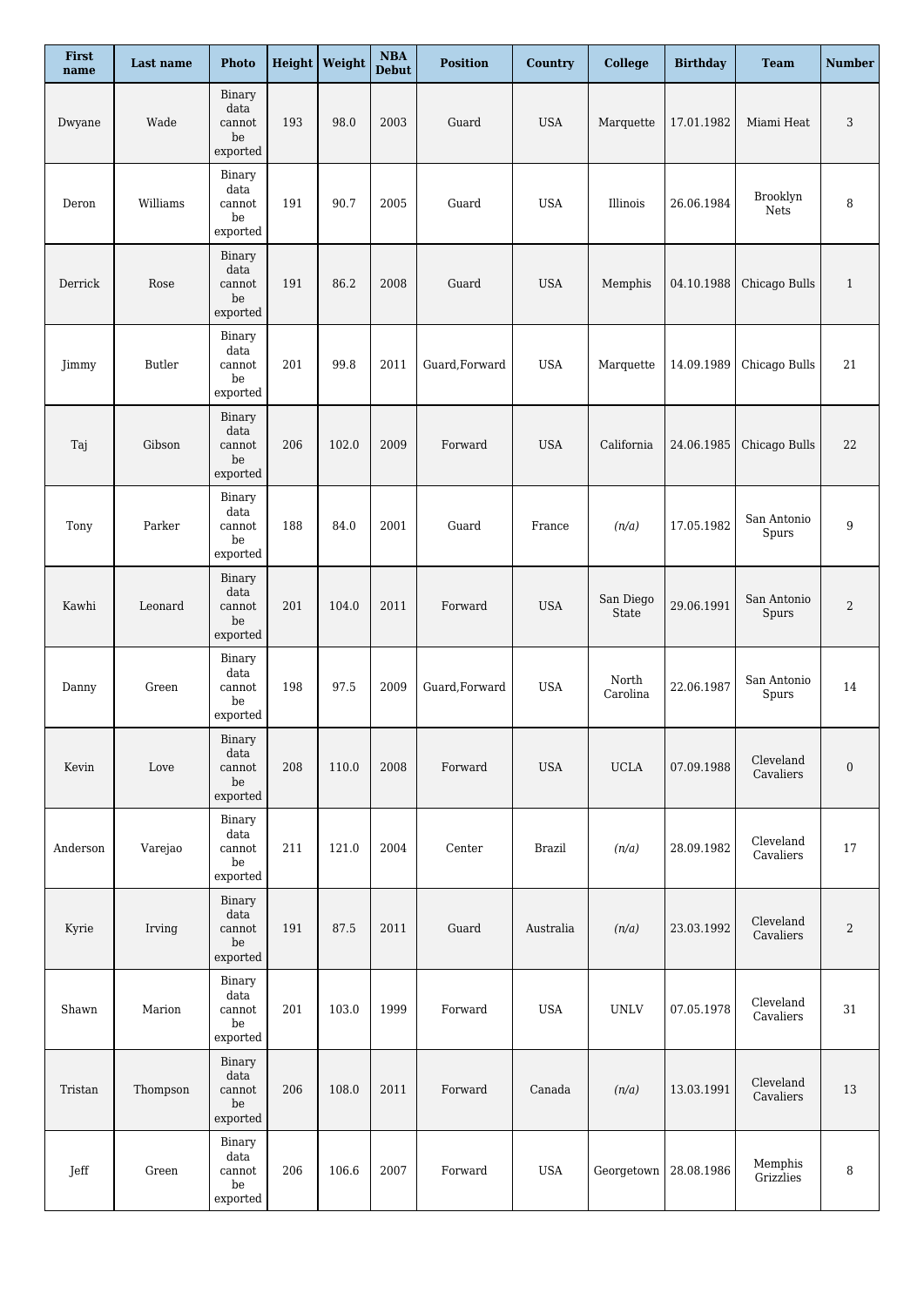| First<br>name        | Last name      | <b>Photo</b>                                        |     | <b>Height</b> Weight | $\boldsymbol{\mathrm{NBA}}$<br><b>Debut</b> | <b>Position</b> | <b>Country</b> | <b>College</b>      | <b>Birthday</b> | <b>Team</b>              | <b>Number</b>    |
|----------------------|----------------|-----------------------------------------------------|-----|----------------------|---------------------------------------------|-----------------|----------------|---------------------|-----------------|--------------------------|------------------|
| Evan                 | Turner         | Binary<br>data<br>cannot<br>be<br>exported          | 201 | 99.8                 | 2010                                        | Guard, Forward  | <b>USA</b>     | Ohio State          | 27.10.1988      | <b>Boston</b><br>Celtics | 11               |
| Avery                | <b>Bradley</b> | Binary<br>data<br>cannot<br>be<br>exported          | 188 | 81.6                 | 2010                                        | Guard           | <b>USA</b>     | Texas               | 26.11.1990      | Boston<br>Celtics        | $\boldsymbol{0}$ |
| Tyler                | Zeller         | Binary<br>data<br>cannot<br>be<br>exported          | 213 | 114.8                | 2012                                        | Center, Forward | <b>USA</b>     | North<br>Carolina   | 17.01.1990      | Boston<br>Celtics        | 44               |
| Jared                | Sullinger      | Binary<br>data<br>cannot<br>be<br>exported          | 206 | 117.9                | 2012                                        | Forward         | <b>USA</b>     | Ohio State          | 04.03.1992      | Boston<br>Celtics        | 7                |
| Kelly                | Olynyk         | Binary<br>data<br>cannot<br>$_{\rm be}$<br>exported | 213 | 108.0                | 2013                                        | Center, Forward | Canada         | (n/a)               | 19.04.1991      | Boston<br>Celtics        | 41               |
| Marcin               | Gortat         | Binary<br>data<br>cannot<br>be<br>exported          | 211 | 108.9                | 2007                                        | Center          | Poland         | (n/a)               | 17.02.1984      | Washington<br>Wizards    | 4                |
| <b>Bradley</b>       | Beal           | Binary<br>data<br>cannot<br>$_{\rm be}$<br>exported | 196 | 93.9                 | 2012                                        | Guard           | <b>USA</b>     | Florida             | 28.06.1993      | Washington<br>Wizards    | 3                |
| John                 | Wall           | Binary<br>data<br>cannot<br>be<br>exported          | 193 | 88.5                 | 2010                                        | Guard           | <b>USA</b>     | Kentucky            | 06.09.1990      | Washington<br>Wizards    | 2                |
| $\ddot{\phantom{0}}$ | Nene           | Binary<br>data<br>cannot<br>be<br>exported          | 211 | 113.4                | 2002                                        | Center, Forward | <b>Brazil</b>  | (n/a)               | 13.09.1982      | Washington<br>Wizards    | 42               |
| Stephen              | Curry          | Binary<br>data<br>cannot<br>be<br>exported          | 191 | 86.2                 | 2009                                        | Guard           | <b>USA</b>     | (n/a)               | 14.03.1988      | Golden State<br>Warriors | 30               |
| Klay                 | Thompson       | Binary<br>data<br>cannot<br>$_{\rm be}$<br>exported | 201 | 97.5                 | 2011                                        | Guard           | <b>USA</b>     | Washington<br>State | 08.02.1990      | Golden State<br>Warriors | 11               |
| Andrew               | Bogut          | Binary<br>data<br>cannot<br>be<br>exported          | 213 | 117.9                | 2005                                        | Center          | Australia      | (n/a)               | 28.11.1984      | Golden State<br>Warriors | 12               |
| Harrison             | <b>Barnes</b>  | Binary<br>data<br>cannot<br>be<br>exported          | 203 | 102.1                | 2012                                        | Forward         | <b>USA</b>     | North<br>Carolina   | 30.05.1992      | Golden State<br>Warriors | 40               |
| Draymond             | Green          | Binary<br>data<br>cannot<br>$_{\rm be}$<br>exported | 201 | 104.3                | 2012                                        | Forward         | <b>USA</b>     | Michigan<br>State   | 04.03.1990      | Golden State<br>Warriors | 23               |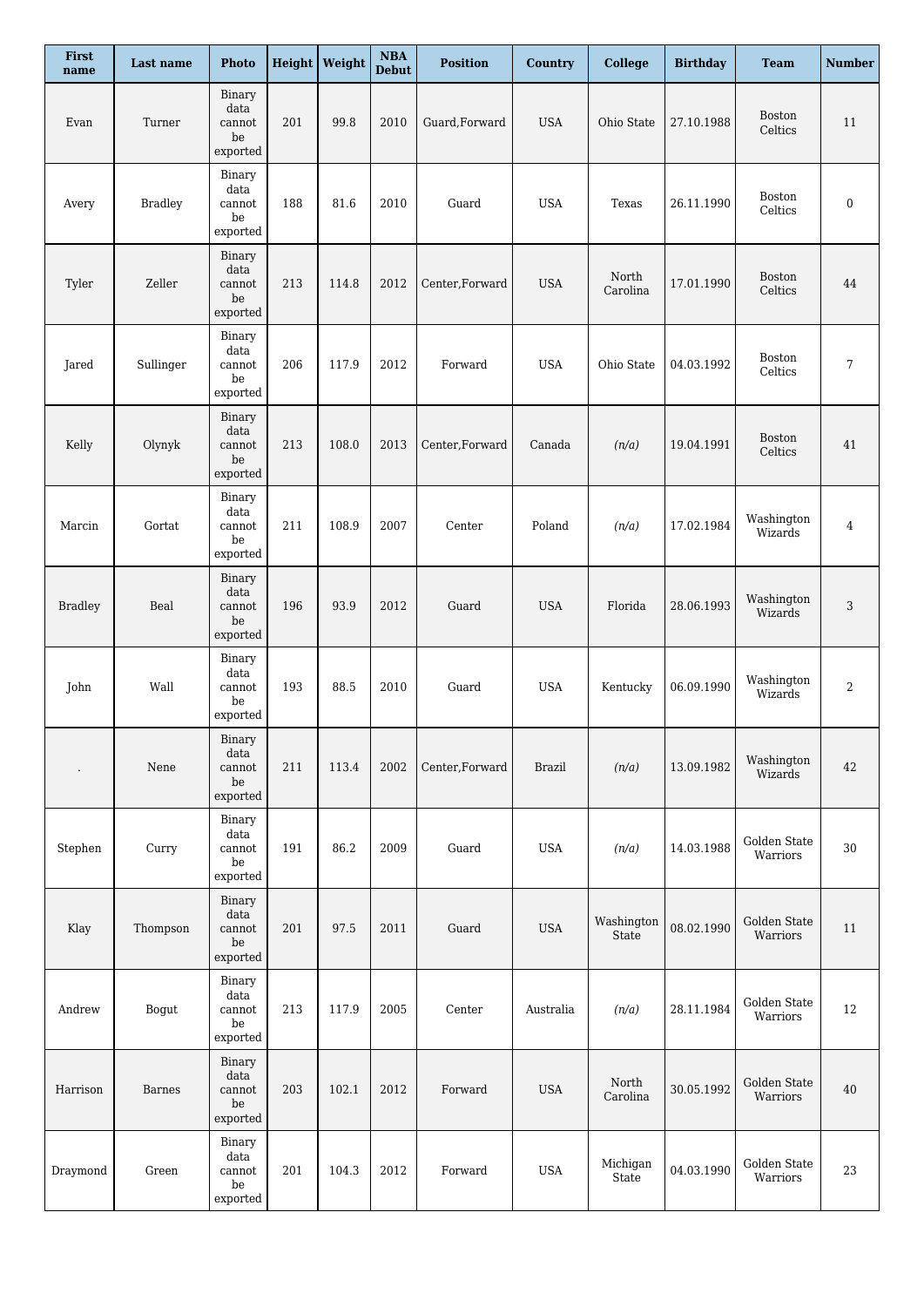| First<br>name | Last name              | <b>Photo</b>                                               |     | <b>Height</b> Weight | $\boldsymbol{\rm NBA}$<br><b>Debut</b> | <b>Position</b> | Country    | <b>College</b>   | <b>Birthday</b> | <b>Team</b>                      | <b>Number</b>    |
|---------------|------------------------|------------------------------------------------------------|-----|----------------------|----------------------------------------|-----------------|------------|------------------|-----------------|----------------------------------|------------------|
| Rajon         | Rondo                  | Binary<br>data<br>cannot<br>be<br>exported                 | 185 | 84.4                 | 2006                                   | Guard           | <b>USA</b> | Kentucky         | 22.02.1986      | Dallas<br>Mavericks              | 9                |
| Chandler      | Parsons                | Binary<br>data<br>cannot<br>be<br>exported                 | 206 | 103.0                | 2011                                   | Forward         | <b>USA</b> | Florida          | 25.10.1988      | Dallas<br>Mavericks              | 25               |
| Monta         | Ellis                  | Binary<br>data<br>cannot<br>be<br>exported                 | 191 | 83.9                 | 2005                                   | Guard           | <b>USA</b> | Jackson<br>State | 26.10.1985      | Dallas<br>Mavericks              | 11               |
| LaMarcus      | Aldridge               | Binary<br>data<br>cannot<br>be<br>$\tt{expected}$          | 211 | 108.9                | 2006                                   | Forward         | <b>USA</b> | Texas            | 19.07.1985      | Portland Trail<br>Blazers        | 12               |
| Damian        | Lillard                | Binary<br>data<br>cannot<br>$_{\rm be}$<br>exported        | 191 | 88.5                 | 2012                                   | Guard           | <b>USA</b> | (n/a)            | 15.07.1990      | Portland Trail<br><b>Blazers</b> | $\boldsymbol{0}$ |
| Wesley        | Matthews               | Binary<br>data<br>cannot<br>be<br>$\tt{expected}$          | 196 | 99.8                 | 2009                                   | Guard           | <b>USA</b> | Marquette        | 14.10.1986      | Portland Trail<br>Blazers        | 2                |
| Nicolas       | Batum                  | Binary<br>data<br>cannot<br>$_{\rm be}$<br>$\tt{expected}$ | 203 | 90.7                 | 2008                                   | Forward         | France     | (n/a)            | 14.12.1988      | Portland Trail<br>Blazers        | 88               |
| Robin         | $\operatorname{Lopez}$ | Binary<br>data<br>cannot<br>be<br>$\tt{expected}$          | 213 | 115.7                | 2008                                   | Center          | <b>USA</b> | Stanford         | 01.04.1988      | Portland Trail<br>Blazers        | 42               |
| James         | Harden                 | Binary<br>data<br>cannot<br>be<br>exported                 | 196 | 102.1                | 2009                                   | Guard           | <b>USA</b> | Arizona<br>State | 26.08.1989      | Houston<br>Rockets               | 13               |
| Trevor        | Ariza                  | Binary<br>data<br>cannot<br>be<br>exported                 | 203 | 97.5                 | 2004                                   | Forward         | <b>USA</b> | $_{\rm UCLA}$    | 30.06.1985      | Houston<br>Rockets               | $\mathbf{1}$     |
| Patrick       | Beverley               | Binary<br>data<br>cannot<br>$_{\rm be}$<br>exported        | 185 | 95.3                 | 2009                                   | Guard           | <b>USA</b> | Arkansas         | 12.07.1988      | Houston<br>Rockets               | 2                |
| Donatas       | Motiejunas             | Binary<br>data<br>cannot<br>be<br>$\tt{expected}$          | 213 | 115.7                | 2011                                   | Center, Forward | Lithuania  | (n/a)            | 20.09.1990      | Houston<br>Rockets               | 20               |
| Jason         | Terry                  | Binary<br>data<br>cannot<br>$_{\rm be}$<br>exported        | 188 | 83.9                 | 1999                                   | Guard           | <b>USA</b> | Arizona          | 15.09.1977      | Houston<br>Rockets               | 31               |
| Kyle          | Lowry                  | Binary<br>data<br>cannot<br>be<br>exported                 | 183 | 93.0                 | 2006                                   | Guard           | <b>USA</b> | Villanova        | 25.03.1986      | Toronto<br>Raptors               | 7                |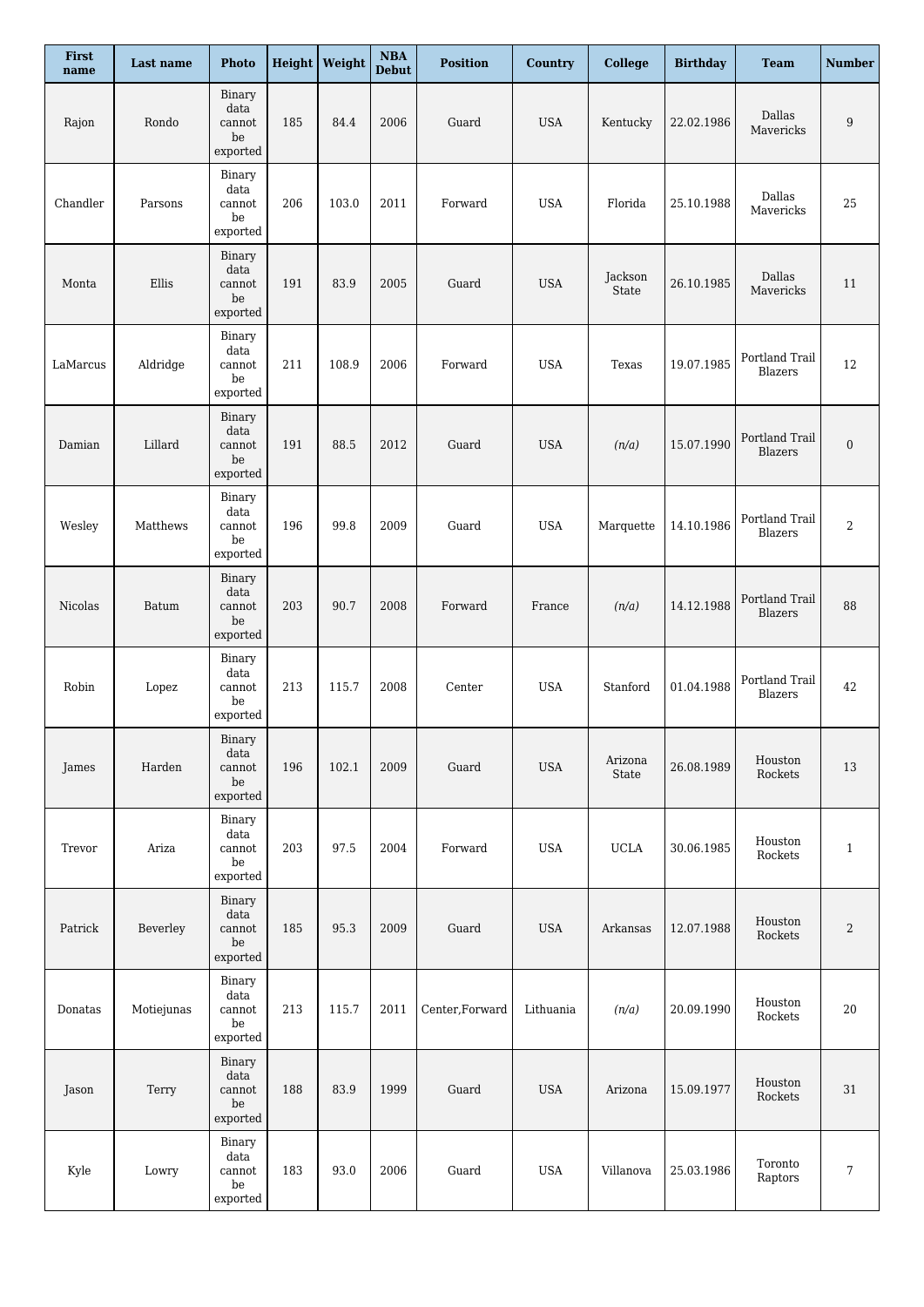| First<br>name | Last name   | <b>Photo</b>                                               |     | Height   Weight | $\boldsymbol{\mathrm{NBA}}$<br><b>Debut</b> | <b>Position</b> | Country                 | <b>College</b>                            | <b>Birthday</b> | <b>Team</b>             | <b>Number</b> |
|---------------|-------------|------------------------------------------------------------|-----|-----------------|---------------------------------------------|-----------------|-------------------------|-------------------------------------------|-----------------|-------------------------|---------------|
| Jonas         | Valanciunas | Binary<br>data<br>cannot<br>be<br>exported                 | 213 | 115.7           | 2011                                        | Center          | Lithuania               | (n/a)                                     | 06.05.1992      | Toronto<br>Raptors      | 17            |
| Terrence      | Ross        | Binary<br>data<br>cannot<br>be<br>exported                 | 201 | 88.5            | 2012                                        | Guard, Forward  | <b>USA</b>              | Washington                                | 05.02.1991      | Toronto<br>Raptors      | 31            |
| James         | Johnson     | Binary<br>data<br>cannot<br>be<br>exported                 | 206 | 113.4           | 2009                                        | Forward         | <b>USA</b>              | Wake<br>Forest                            | 20.02.1987      | Toronto<br>Raptors      | 3             |
| Amir          | Johnson     | Binary<br>data<br>cannot<br>be<br>$\tt{expected}$          | 206 | 108.9           | 2005                                        | Forward         | <b>USA</b>              | Westchester<br>HS (Los<br>Angeles,<br>CA) | 01.05.1987      | Toronto<br>Raptors      | 15            |
| Chris         | Bosh        | Binary<br>data<br>cannot<br>be<br>exported                 | 211 | 106.6           | 2003                                        | Center          | <b>USA</b>              | Georgia<br>Tech                           | 24.03.1984      | Miami Heat              | $\mathbf{1}$  |
| Luol          | Deng        | Binary<br>data<br>cannot<br>be<br>exported                 | 206 | 99.8            | 2004                                        | Forward         | Great<br><b>Britain</b> | (n/a)                                     | 16.04.1985      | Miami Heat              | 9             |
| Chris         | Andersen    | Binary<br>data<br>cannot<br>$_{\rm be}$<br>$\tt{expected}$ | 208 | 111.1           | 2001                                        | Center, Forward | <b>USA</b>              | Blinn Coll.<br>TX (JC)                    | 07.07.1978      | Miami Heat              | 11            |
| Mario         | Chalmers    | Binary<br>data<br>cannot<br>be<br>exported                 | 188 | 86.2            | 2008                                        | Guard           | <b>USA</b>              | Kansas                                    | 19.05.1986      | Miami Heat              | 15            |
| Norris        | Cole        | Binary<br>data<br>cannot<br>be<br>exported                 | 188 | 79.4            | 2011                                        | Guard           | <b>USA</b>              | (n/a)                                     | 13.10.1988      | New Orleans<br>Pelicans | 30            |
| Tony          | Allen       | Binary<br>data<br>cannot<br>be<br>exported                 | 193 | 96.6            | 2004                                        | Guard, Forward  | <b>USA</b>              | Oklahoma<br>State                         | 11.01.1982      | Memphis<br>Grizzlies    | 9             |
| Zach          | Randolph    | Binary<br>data<br>cannot<br>$_{\rm be}$<br>exported        | 206 | 117.9           | 2001                                        | Forward         | <b>USA</b>              | Michigan<br>State                         | 16.07.1981      | Memphis<br>Grizzlies    | 50            |
| Beno          | Udrih       | Binary<br>data<br>cannot<br>be<br>exported                 | 191 | 93.0            | 2004                                        | Guard           | Slovenia                | (n/a)                                     | 05.07.1982      | Memphis<br>Grizzlies    | 19            |
| Mike          | Conley      | Binary<br>data<br>cannot<br>$_{\rm be}$<br>exported        | 185 | 79.4            | 2007                                        | Guard           | <b>USA</b>              | Ohio State                                | 11.10.1987      | Memphis<br>Grizzlies    | 11            |
| Courtney      | Lee         | Binary<br>data<br>cannot<br>be<br>exported                 | 196 | 90.7            | 2008                                        | Guard           | <b>USA</b>              | Western<br>Kentucky                       | 03.10.1985      | Memphis<br>Grizzlies    | 5             |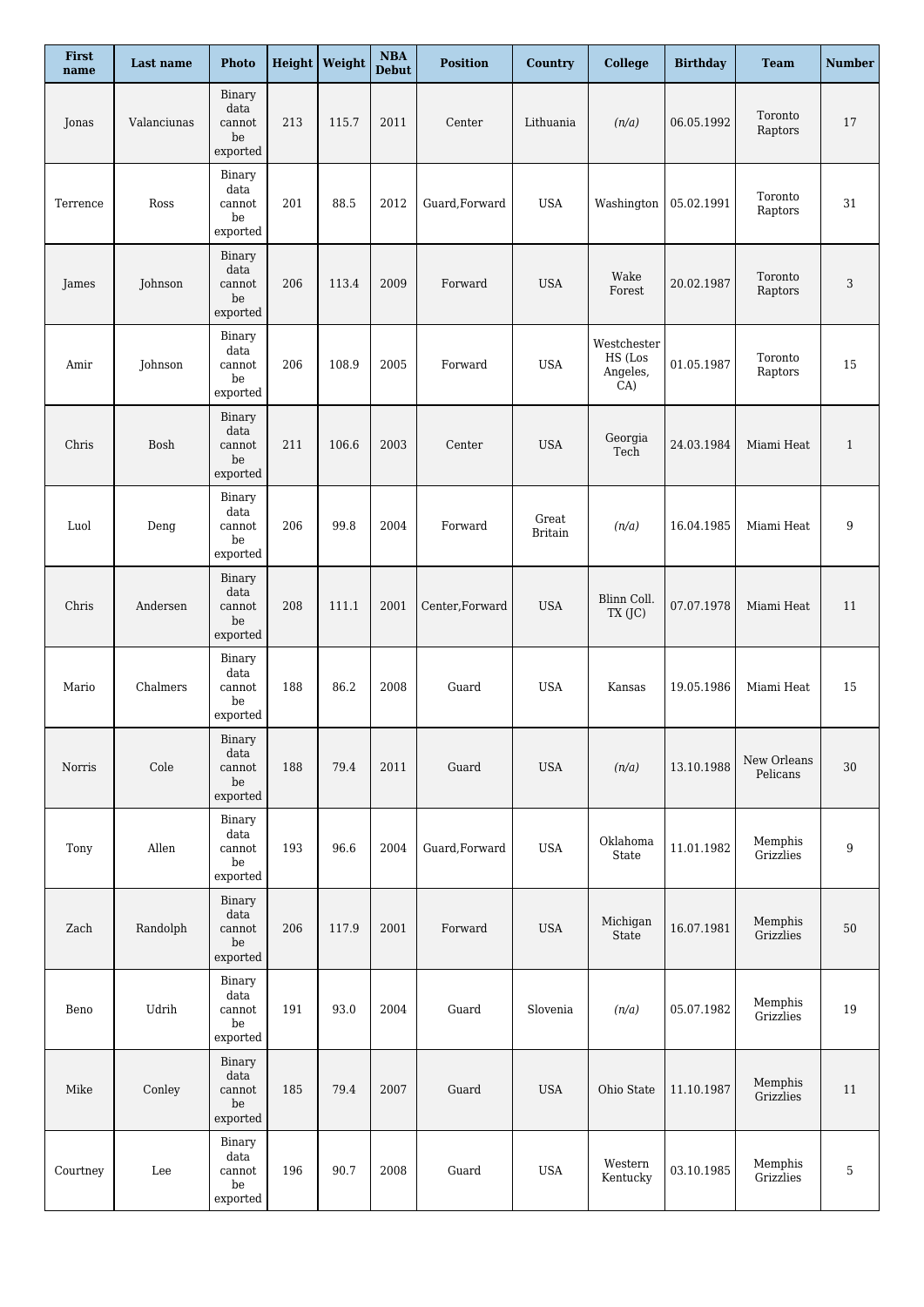| First<br>name | Last name | <b>Photo</b>                                        |     | <b>Height</b> Weight | $\mathbf{NBA}$<br><b>Debut</b> | <b>Position</b> | Country               | <b>College</b>           | <b>Birthday</b> | <b>Team</b>              | <b>Number</b>    |
|---------------|-----------|-----------------------------------------------------|-----|----------------------|--------------------------------|-----------------|-----------------------|--------------------------|-----------------|--------------------------|------------------|
| Russell       | Westbrook | Binary<br>data<br>cannot<br>$_{\rm be}$<br>exported | 191 | 90.7                 | 2008                           | Guard           | <b>USA</b>            | <b>UCLA</b>              | 12.11.1988      | Oklahoma<br>City Thunder | $\boldsymbol{0}$ |
| Serge         | Ibaka     | Binary<br>data<br>cannot<br>be<br>exported          | 208 | 111.1                | 2008                           | Forward         | Congo                 | (n/a)                    | 18.09.1989      | Oklahoma<br>City Thunder | 9                |
| Steven        | Adams     | Binary<br>data<br>cannot<br>be<br>exported          | 213 | 115.7                | 2013                           | Center          | New<br>Zealand        | (n/a)                    | 20.07.1993      | Oklahoma<br>City Thunder | 12               |
| Andre         | Roberson  | Binary<br>data<br>cannot<br>be<br>exported          | 201 | 95.3                 | 2013                           | Guard           | <b>USA</b>            | Colorado                 | 04.12.1991      | Oklahoma<br>City Thunder | 21               |
| Reggie        | Jackson   | Binary<br>data<br>cannot<br>$_{\rm be}$<br>exported | 191 | 94.3                 | 2011                           | Guard           | <b>USA</b>            | <b>Boston</b><br>College | 16.04.1990      | Detroit<br>Pistons       | $\mathbf{1}$     |
| Josh          | Smith     | Binary<br>data<br>cannot<br>be<br>$\tt{expected}$   | 206 | 102.1                | 2004                           | Forward         | <b>USA</b>            | (n/a)                    | 05.12.1985      | Houston<br>Rockets       | 5                |
| Jeff          | Teague    | Binary<br>data<br>cannot<br>$_{\rm be}$<br>exported | 188 | 82.1                 | 2009                           | Guard           | <b>USA</b>            | Wake<br>Forest           | 10.06.1988      | Atlanta<br>Hawks         | $\boldsymbol{0}$ |
| Paul          | Millsap   | Binary<br>data<br>cannot<br>be<br>exported          | 203 | 114.8                | 2006                           | Forward         | <b>USA</b>            | Louisiana<br>Tech        | 10.02.1985      | Atlanta<br>Hawks         | 4                |
| Kyle          | Korver    | Binary<br>data<br>cannot<br>be<br>exported          | 201 | 96.2                 | 2003                           | Guard           | <b>USA</b>            | Creighton                | 17.03.1981      | Atlanta<br>Hawks         | 26               |
| $\rm Al$      | Horford   | Binary<br>data<br>cannot<br>be<br>exported          | 208 | 113.4                | 2007                           | Center, Forward | Dominican<br>Republic | (n/a)                    | 03.06.1986      | Atlanta<br>Hawks         | 15               |
| DeMarre       | Carroll   | Binary<br>data<br>cannot<br>$_{\rm be}$<br>exported | 203 | 96.2                 | 2009                           | Forward         | <b>USA</b>            | Missouri                 | 27.07.1986      | Atlanta<br>Hawks         | 5                |
| Timofey       | Mozgov    | Binary<br>data<br>cannot<br>be<br>exported          | 216 | 113.4                | 2010                           | Center          | Russia                | (n/a)                    | 16.07.1986      | Cleveland<br>Cavaliers   | $20\,$           |
| Tiago         | Splitter  | Binary<br>data<br>cannot<br>be<br>exported          | 211 | 111.1                | 2007                           | Center          | <b>Brazil</b>         | (n/a)                    | 01.01.1985      | San Antonio<br>Spurs     | 22               |
| Matt          | Barnes    | Binary<br>data<br>cannot<br>$_{\rm be}$<br>exported | 201 | 102.5                | 2002                           | Forward         | <b>USA</b>            | <b>UCLA</b>              | 09.03.1980      | Los Angeles<br>Clippers  | 22               |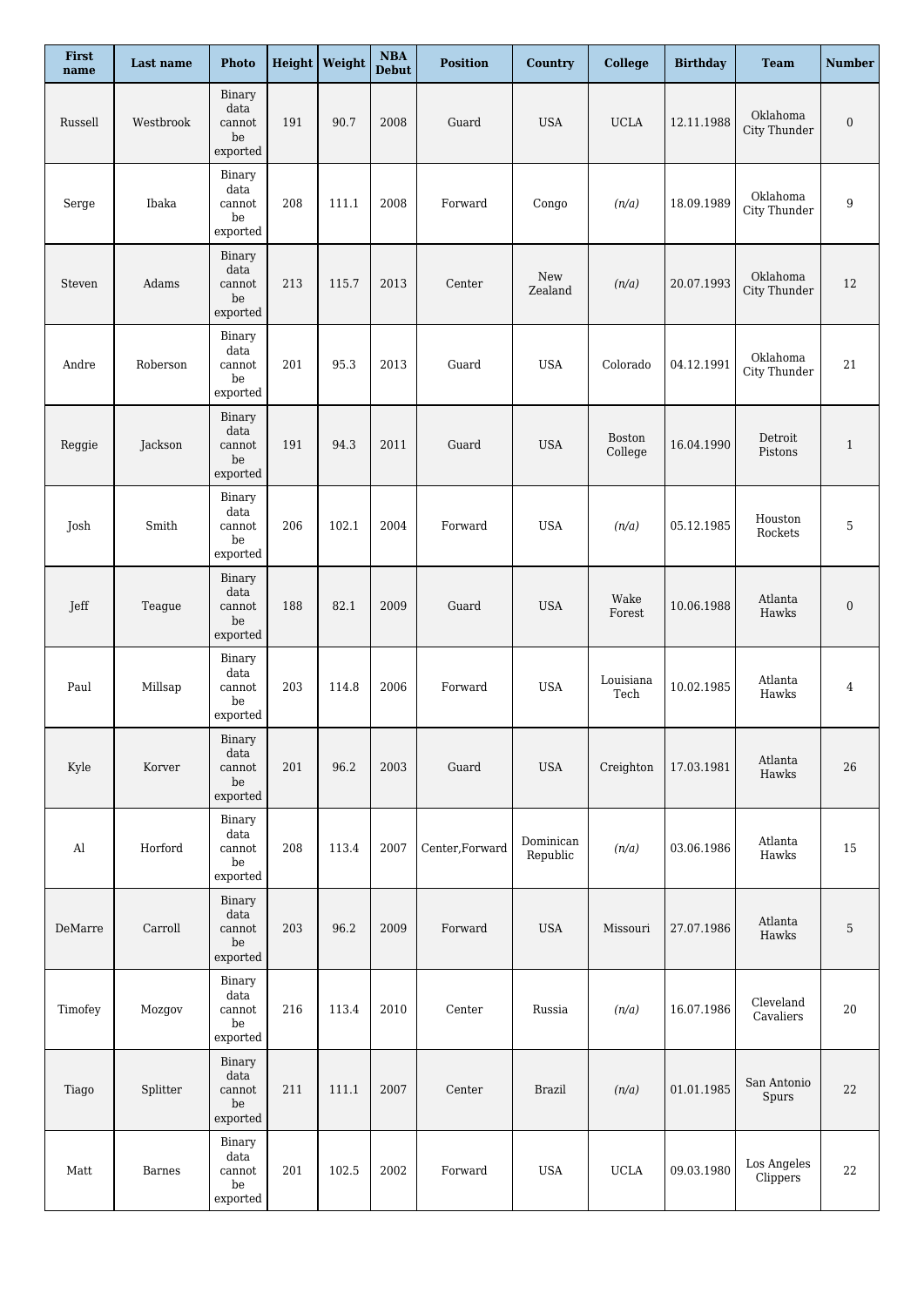| First<br>name  | Last name     | Photo                                               |     | <b>Height</b> Weight | $\boldsymbol{\rm NBA}$<br><b>Debut</b> | <b>Position</b> | Country    | <b>College</b>     | <b>Birthday</b> | Team                      | <b>Number</b>    |
|----------------|---------------|-----------------------------------------------------|-----|----------------------|----------------------------------------|-----------------|------------|--------------------|-----------------|---------------------------|------------------|
| Blake          | Griffin       | Binary<br>data<br>cannot<br>be<br>exported          | 208 | 113.9                | 2009                                   | Forward         | <b>USA</b> | Oklahoma           | 16.03.1989      | Los Angeles<br>Clippers   | 32               |
| DeAndre        | Jordan        | Binary<br>data<br>cannot<br>be<br>exported          | 211 | 120.2                | 2008                                   | Center          | <b>USA</b> | Texas A&M          | 21.07.1988      | Los Angeles<br>Clippers   | 6                |
| J.J.           | Redick        | Binary<br>data<br>cannot<br>be<br>exported          | 193 | 86.2                 | 2006                                   | Guard           | <b>USA</b> | Duke               | 24.06.1984      | Los Angeles<br>Clippers   | $\overline{4}$   |
| <b>Brandon</b> | Knight        | Binary<br>data<br>cannot<br>be<br>$\tt{expected}$   | 191 | 85.7                 | 2011                                   | Guard           | <b>USA</b> | Kentucky           | 02.12.1991      | Phoenix Suns              | 11               |
| Khris          | Middleton     | Binary<br>data<br>cannot<br>be<br>exported          | 201 | 102.1                | 2012                                   | Guard, Forward  | <b>USA</b> | Texas A&M          | 12.08.1991      | Milwaukee<br><b>Bucks</b> | 22               |
| Giannis        | Antetokounmpo | Binary<br>data<br>cannot<br>be<br>exported          | 211 | 98.4                 | 2013                                   | Forward         | Greece     | (n/a)              | 06.12.1994      | Milwaukee<br><b>Bucks</b> | 34               |
| Johnny         | O'Bryant      | Binary<br>data<br>cannot<br>be<br>exported          | 206 | 120.2                | 2014                                   | Forward         | <b>USA</b> | Louisiana<br>State | 01.06.1993      | Milwaukee<br><b>Bucks</b> | 3                |
| Anthony        | Davis         | Binary<br>data<br>cannot<br>be<br>exported          | 208 | 99.8                 | 2012                                   | Center, Forward | <b>USA</b> | Kentucky           | 11.03.1993      | New Orleans<br>Pelicans   | 23               |
| Omer           | Asik          | Binary<br>data<br>cannot<br>be<br>exported          | 213 | 115.7                | 2010                                   | Center          | Turkey     | (n/a)              | 04.07.1986      | New Orleans<br>Pelicans   | 3                |
| Tyreke         | Evans         | Binary<br>data<br>cannot<br>be<br>exported          | 198 | 99.8                 | 2009                                   | Guard, Forward  | <b>USA</b> | Memphis            | 19.09.1989      | New Orleans<br>Pelicans   | $\mathbf{1}$     |
| Jrue           | Holiday       | Binary<br>data<br>cannot<br>$_{\rm be}$<br>exported | 193 | 93.0                 | 2009                                   | Guard           | <b>USA</b> | <b>UCLA</b>        | 12.06.1990      | New Orleans<br>Pelicans   | 11               |
| Eric           | Gordon        | Binary<br>data<br>cannot<br>be<br>exported          | 193 | 97.5                 | 2008                                   | Guard           | <b>USA</b> | Indiana            | 25.12.1988      | New Orleans<br>Pelicans   | 10               |
| Mason          | Plumlee       | Binary<br>data<br>cannot<br>$_{\rm be}$<br>exported | 211 | 106.6                | 2013                                   | Center, Forward | <b>USA</b> | Duke               | 05.03.1990      | Brooklyn<br>Nets          | $\mathbf{1}$     |
| Jarrett        | Jack          | Binary<br>data<br>cannot<br>be<br>exported          | 191 | 90.7                 | 2005                                   | Guard           | <b>USA</b> | Georgia<br>Tech    | 28.10.1983      | Brooklyn<br>Nets          | $\boldsymbol{0}$ |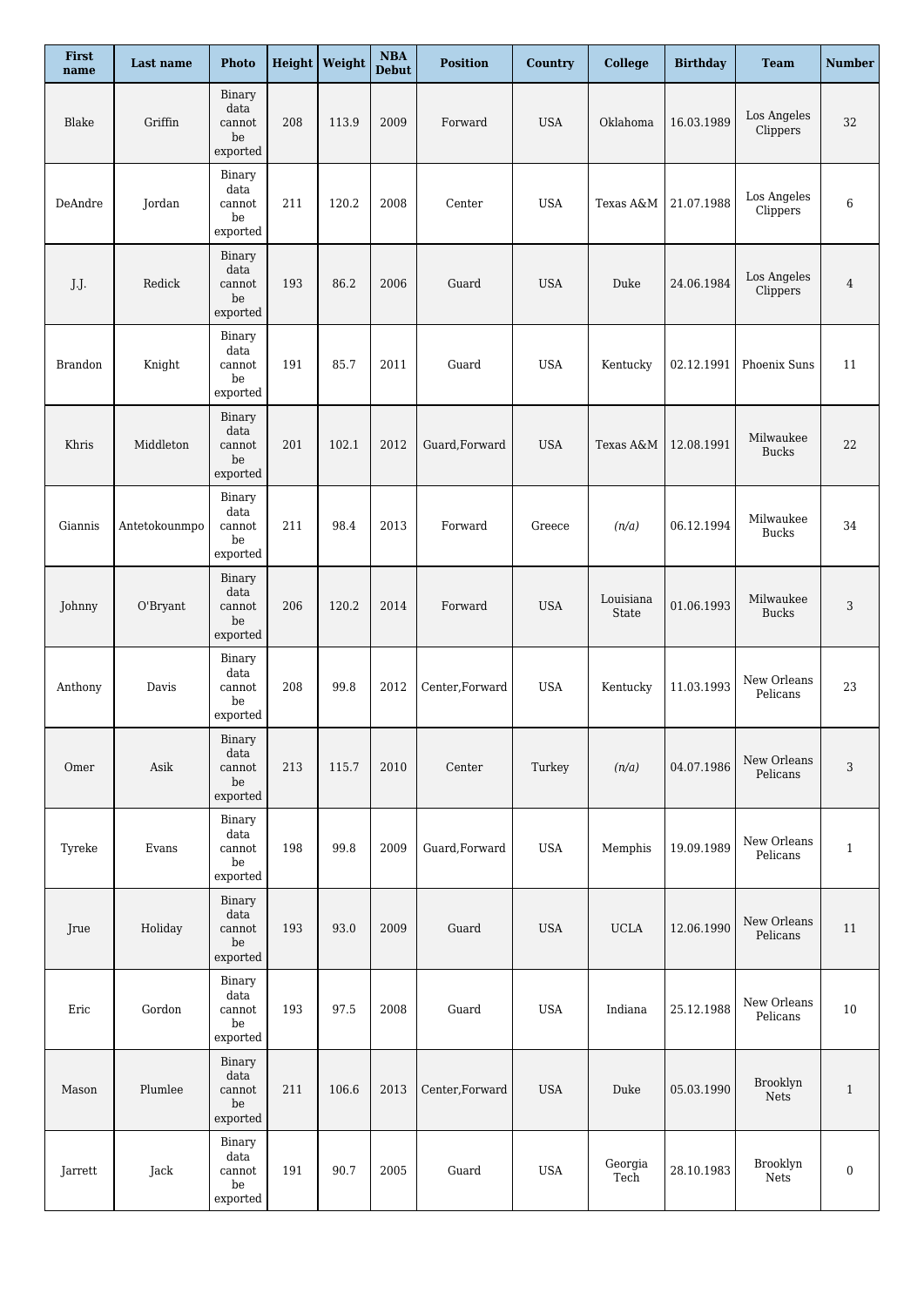| First<br>name     | Last name      | <b>Photo</b>                                        |     | Height   Weight | $\boldsymbol{\mathrm{NBA}}$<br><b>Debut</b> | <b>Position</b> | <b>Country</b> | <b>College</b>             | <b>Birthday</b> | <b>Team</b>                      | <b>Number</b> |
|-------------------|----------------|-----------------------------------------------------|-----|-----------------|---------------------------------------------|-----------------|----------------|----------------------------|-----------------|----------------------------------|---------------|
| <b>Brook</b>      | Lopez          | Binary<br>data<br>cannot<br>be<br>exported          | 213 | 124.7           | 2008                                        | Center          | <b>USA</b>     | Stanford                   | 01.04.1988      | Brooklyn<br><b>Nets</b>          | 11            |
| Michael           | Kidd-Gilchrist | Binary<br>data<br>cannot<br>be<br>exported          | 201 | 105.2           | 2012                                        | Forward         | <b>USA</b>     | Kentucky                   | 26.09.1993      | Charlotte<br>Hornets             | 14            |
| <b>Brian</b>      | Roberts        | Binary<br>data<br>cannot<br>be<br>exported          | 185 | 78.5            | 2012                                        | Guard           | <b>USA</b>     | (n/a)                      | 03.12.1985      | Charlotte<br>Hornets             | 22            |
| Kemba             | Walker         | Binary<br>data<br>cannot<br>be<br>exported          | 185 | 83.5            | 2011                                        | Guard           | <b>USA</b>     | Connecticut                | 08.05.1990      | Charlotte<br>Hornets             | 15            |
| Lance             | Stephenson     | Binary<br>data<br>cannot<br>$_{\rm be}$<br>exported | 196 | 104.3           | 2010                                        | Guard           | <b>USA</b>     | Cincinnati                 | 05.09.1990      | Charlotte<br>Hornets             | 1             |
| Cody              | Zeller         | Binary<br>data<br>cannot<br>be<br>exported          | 213 | 108.9           | 2013                                        | Center, Forward | <b>USA</b>     | Indiana                    | 05.10.1992      | Charlotte<br>Hornets             | 40            |
| Gerald            | Henderson      | Binary<br>data<br>cannot<br>$_{\rm be}$<br>exported | 196 | 97.5            | 2009                                        | Guard, Forward  | <b>USA</b>     | Duke                       | 09.12.1987      | Charlotte<br>Hornets             | $9\,$         |
| Wilson            | Chandler       | Binary<br>data<br>cannot<br>be<br>exported          | 203 | 102.1           | 2007                                        | Forward         | <b>USA</b>     | DePaul                     | 10.05.1987      | Denver<br>Nuggets                | 21            |
| Kenneth           | Faried         | Binary<br>data<br>cannot<br>be<br>exported          | 203 | 103.4           | 2011                                        | Forward         | <b>USA</b>     | (n/a)                      | 19.11.1989      | Denver<br>Nuggets                | 35            |
| Ty                | Lawson         | Binary<br>data<br>cannot<br>be<br>exported          | 180 | 88.5            | 2009                                        | Guard           | <b>USA</b>     | North<br>Carolina          | 03.11.1987      | Denver<br>Nuggets                | 3             |
| Arron             | Afflalo        | Binary<br>data<br>cannot<br>$_{\rm be}$<br>exported | 196 | 97.5            | 2007                                        | Guard           | <b>USA</b>     | <b>UCLA</b>                | 15.10.1985      | Portland Trail<br><b>Blazers</b> | 10            |
| ${\rm J} {\rm J}$ | Hickson        | Binary<br>data<br>cannot<br>be<br>exported          | 206 | 109.8           | 2008                                        | Center, Forward | <b>USA</b>     | North<br>Carolina<br>State | 04.09.1988      | Denver<br>Nuggets                | 7             |
| Carmelo           | Anthony        | Binary<br>data<br>cannot<br>be<br>exported          | 203 | 108.9           | 2003                                        | Forward         | <b>USA</b>     | Syracuse                   | 29.05.1984      | New York<br>Knicks               | 7             |
| Amar'e            | Stoudemire     | Binary<br>data<br>cannot<br>be<br>exported          | 208 | 111.1           | 2002                                        | Center, Forward | <b>USA</b>     | (n/a)                      | 16.11.1982      | Dallas<br>Mavericks              | $\mathbf{1}$  |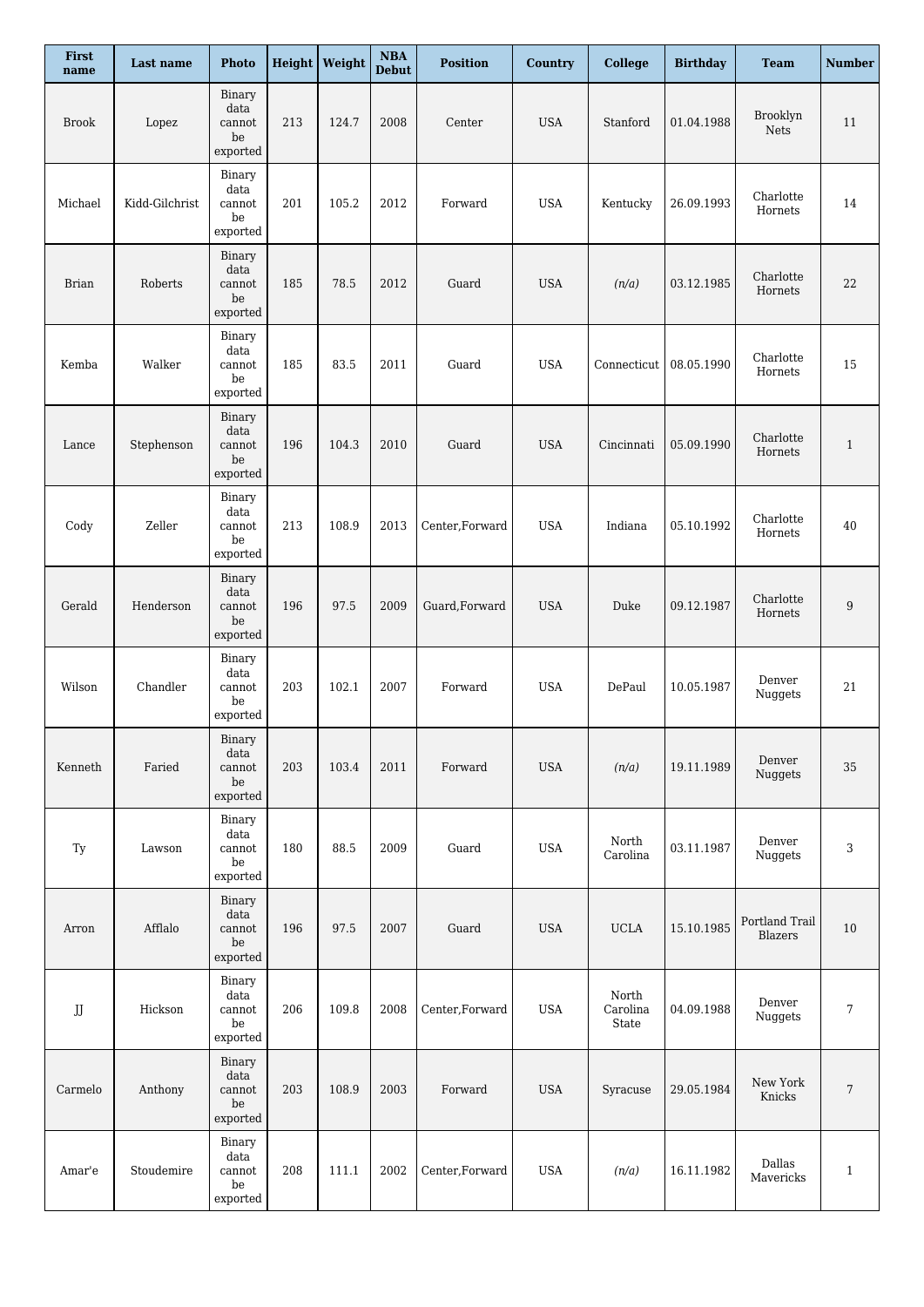| First<br>name | Last name             | Photo                                                      |     | Height   Weight | $\boldsymbol{\mathrm{NBA}}$<br><b>Debut</b> | <b>Position</b> | <b>Country</b> | <b>College</b>        | <b>Birthday</b> | <b>Team</b>               | <b>Number</b> |
|---------------|-----------------------|------------------------------------------------------------|-----|-----------------|---------------------------------------------|-----------------|----------------|-----------------------|-----------------|---------------------------|---------------|
| Jason         | Smith                 | Binary<br>data<br>cannot<br>be<br>exported                 | 213 | 111.1           | 2007                                        | Center, Forward | <b>USA</b>     | Colorado<br>State     | 02.03.1986      | New York<br>Knicks        | 14            |
| Jose          | Calderon              | Binary<br>data<br>cannot<br>be<br>exported                 | 191 | 90.7            | 2005                                        | Guard           | Spain          | (n/a)                 | 28.09.1981      | New York<br>Knicks        | 3             |
| Langston      | Galloway              | Binary<br>data<br>cannot<br>be<br>exported                 | 188 | 90.7            | 2014                                        | Guard           | <b>USA</b>     | (n/a)                 | 09.12.1991      | New York<br>Knicks        | 2             |
| Tim           | Hardaway Jr.          | Binary<br>data<br>cannot<br>be<br>exported                 | 198 | 95.3            | 2013                                        | Guard           | <b>USA</b>     | Michigan              | 16.03.1992      | New York<br>Knicks        | 5             |
| Tony          | Wroten                | Binary<br>data<br>cannot<br>$_{\rm be}$<br>exported        | 198 | 93.0            | 2012                                        | Guard           | <b>USA</b>     | Washington            | 13.04.1993      | Philadelphia<br>76ers     | 8             |
| Robert        | Covington             | Binary<br>data<br>cannot<br>be<br>exported                 | 206 | 97.5            | 2013                                        | Forward         | <b>USA</b>     | Tennessee             | 14.12.1990      | Philadelphia<br>76ers     | 33            |
| Michael       | Carter-Williams       | Binary<br>data<br>cannot<br>$_{\rm be}$<br>exported        | 198 | 86.2            | 2013                                        | Guard           | <b>USA</b>     | Syracuse              | 10.10.1991      | Milwaukee<br><b>Bucks</b> | $\mathbf{1}$  |
| Nerlens       | Noel                  | Binary<br>data<br>cannot<br>be<br>exported                 | 211 | 103.4           | 2013                                        | Center, Forward | <b>USA</b>     | Kentucky              | 10.04.1994      | Philadelphia<br>76ers     | 4             |
| KJ            | McDaniels             | Binary<br>data<br>cannot<br>be<br>exported                 | 198 | 93.0            | 2014                                        | Guard, Forward  | <b>USA</b>     | Clemson               | 09.02.1993      | Houston<br>Rockets        | 14            |
| Paul          | George                | Binary<br>data<br>cannot<br>be<br>exported                 | 206 | 99.8            | 2010                                        | Guard, Forward  | <b>USA</b>     | $\rm Fresno$<br>State | 02.05.1990      | Indiana<br>Pacers         | 13            |
| David         | West                  | Binary<br>data<br>cannot<br>$_{\rm be}$<br>exported        | 206 | 113.4           | 2003                                        | Forward         | <b>USA</b>     | (n/a)                 | 29.08.1980      | Indiana<br>Pacers         | 21            |
| Roy           | Hibbert               | Binary<br>data<br>cannot<br>be<br>exported                 | 218 | 131.5           | 2008                                        | Center          | <b>USA</b>     | Georgetown            | 11.12.1986      | Indiana<br>Pacers         | 55            |
| George        | $\operatorname{Hill}$ | Binary<br>data<br>cannot<br>$_{\rm be}$<br>exported        | 191 | 85.3            | 2008                                        | Guard           | <b>USA</b>     | IUPUI                 | 04.05.1986      | Indiana<br>Pacers         | 3             |
| DeMarcus      | Cousins               | Binary<br>data<br>cannot<br>$_{\rm be}$<br>$\tt{expected}$ | 211 | 122.5           | 2010                                        | Center          | <b>USA</b>     | Kentucky              | 13.08.1990      | Sacramento<br>Kings       | 15            |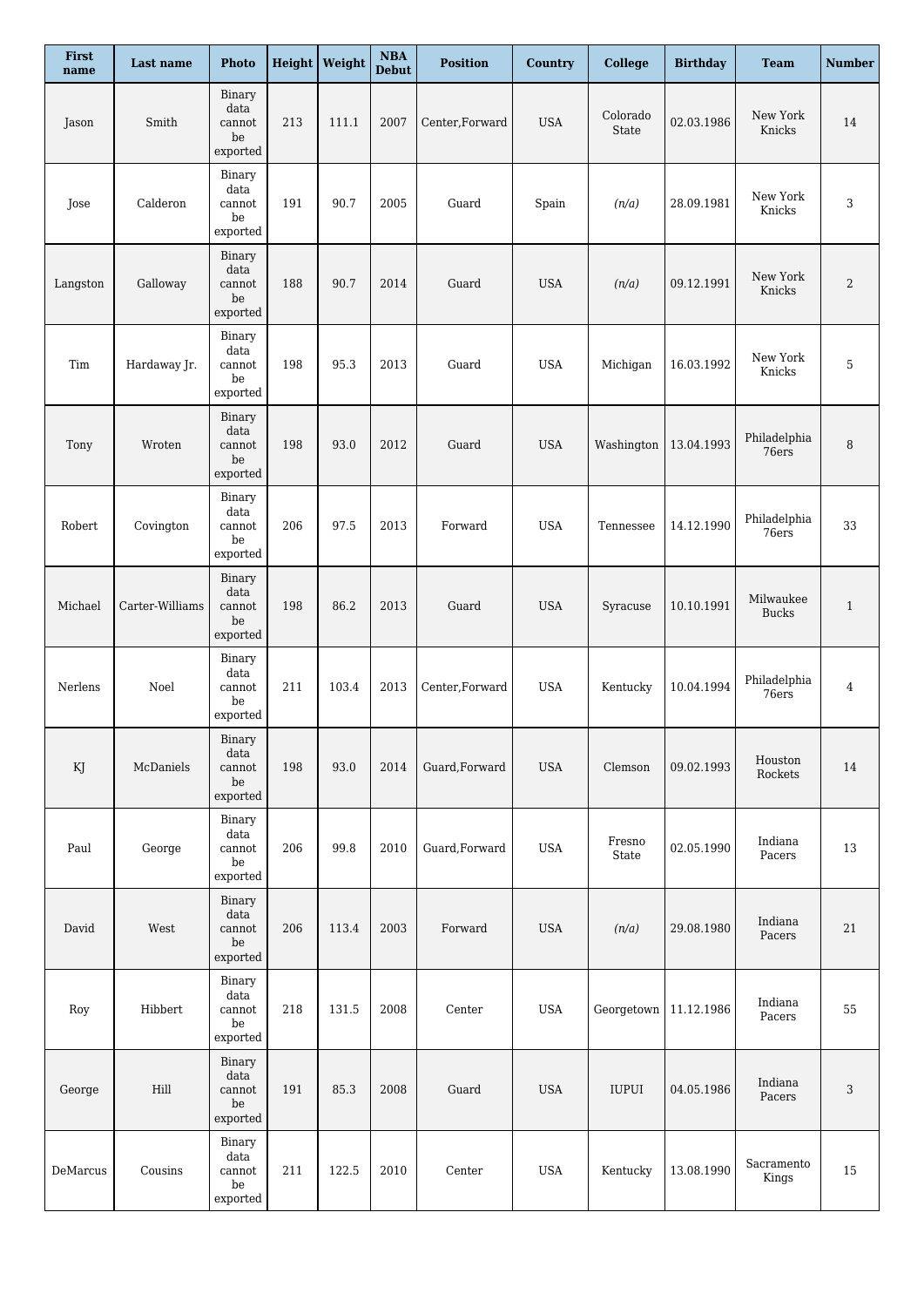| First<br>name  | Last name | <b>Photo</b>                                                |     | Height   Weight | $\boldsymbol{\mathrm{NBA}}$<br><b>Debut</b> | <b>Position</b> | Country     | <b>College</b>           | <b>Birthday</b> | <b>Team</b>                 | <b>Number</b>    |
|----------------|-----------|-------------------------------------------------------------|-----|-----------------|---------------------------------------------|-----------------|-------------|--------------------------|-----------------|-----------------------------|------------------|
| Darren         | Collison  | Binary<br>data<br>cannot<br>be<br>exported                  | 183 | 79.4            | 2009                                        | Guard           | <b>USA</b>  | <b>UCLA</b>              | 23.08.1987      | Sacramento<br>Kings         | $\overline{7}$   |
| Jason          | Thompson  | Binary<br>data<br>cannot<br>be<br>exported                  | 211 | 113.4           | 2008                                        | Forward         | <b>USA</b>  | (n/a)                    | 21.07.1986      | Sacramento<br>Kings         | 34               |
| Ben            | McLemore  | Binary<br>data<br>cannot<br>be<br>exported                  | 196 | 88.5            | 2013                                        | Guard           | <b>USA</b>  | Kansas                   | 11.02.1993      | Sacramento<br>Kings         | 23               |
| Isaiah         | Thomas    | Binary<br>data<br>cannot<br>be<br>exported                  | 175 | 83.9            | 2011                                        | Guard           | <b>USA</b>  | Washington               | 07.02.1989      | <b>Boston</b><br>Celtics    | 3                |
| Goran          | Dragic    | Binary<br>data<br>cannot<br>be<br>exported                  | 191 | 86.2            | 2008                                        | Guard           | Slovenia    | (n/a)                    | 06.05.1986      | Miami Heat                  | $\mathbf{1}$     |
| Eric           | Bledsoe   | Binary<br>data<br>cannot<br>be<br>exported                  | 185 | 88.5            | 2010                                        | Guard           | <b>USA</b>  | Kentucky                 | 09.12.1989      | Phoenix Suns                | 2                |
| Markieff       | Morris    | Binary<br>data<br>cannot<br>$_{\rm be}$<br>exported         | 208 | 111.1           | 2011                                        | Forward         | <b>USA</b>  | Kansas                   | 02.09.1989      | Phoenix Suns                | 11               |
| P.J            | Tucker    | Binary<br>data<br>cannot<br>be<br>exported                  | 198 | 101.6           | 2006                                        | Guard, Forward  | <b>USA</b>  | Texas                    | 05.05.1985      | Phoenix Suns                | 17               |
| $\rm{Alex}$    | Len       | Binary<br>data<br>cannot<br>be<br>exported                  | 216 | 115.7           | 2013                                        | Center          | Ukraine     | (n/a)                    | 16.06.1993      | <b>Phoenix Suns</b>         | 21               |
| Jose           | Barea     | Binary<br>data<br>$\operatorname{cannot}$<br>be<br>exported | 183 | 83.9            | 2006                                        | Guard           | Puerto Rico | (n/a)                    | 26.06.1984      | Dallas<br>Mavericks         | 5                |
| <b>Brandon</b> | Jennings  | Binary<br>data<br>cannot<br>$_{\rm be}$<br>exported         | 185 | 76.7            | 2009                                        | Guard           | <b>USA</b>  | (n/a)                    | 23.09.1989      | $\mbox{Detroit}$<br>Pistons | 7                |
| Greg           | Monroe    | Binary<br>data<br>cannot<br>be<br>$\tt{expected}$           | 211 | 113.4           | 2010                                        | Center, Forward | <b>USA</b>  | Georgetown               | 04.06.1990      | Detroit<br>Pistons          | 10               |
| Kyle           | Singler   | Binary<br>data<br>cannot<br>$_{\rm be}$<br>exported         | 203 | 103.4           | 2011                                        | Forward         | <b>USA</b>  | Duke                     | 04.05.1988      | Oklahoma<br>City Thunder    | 5                |
| Andre          | Drummond  | Binary<br>data<br>cannot<br>$_{\rm be}$<br>exported         | 211 | 126.6           | 2012                                        | Center          | <b>USA</b>  | Connecticut   10.08.1993 |                 | Detroit<br>Pistons          | $\boldsymbol{0}$ |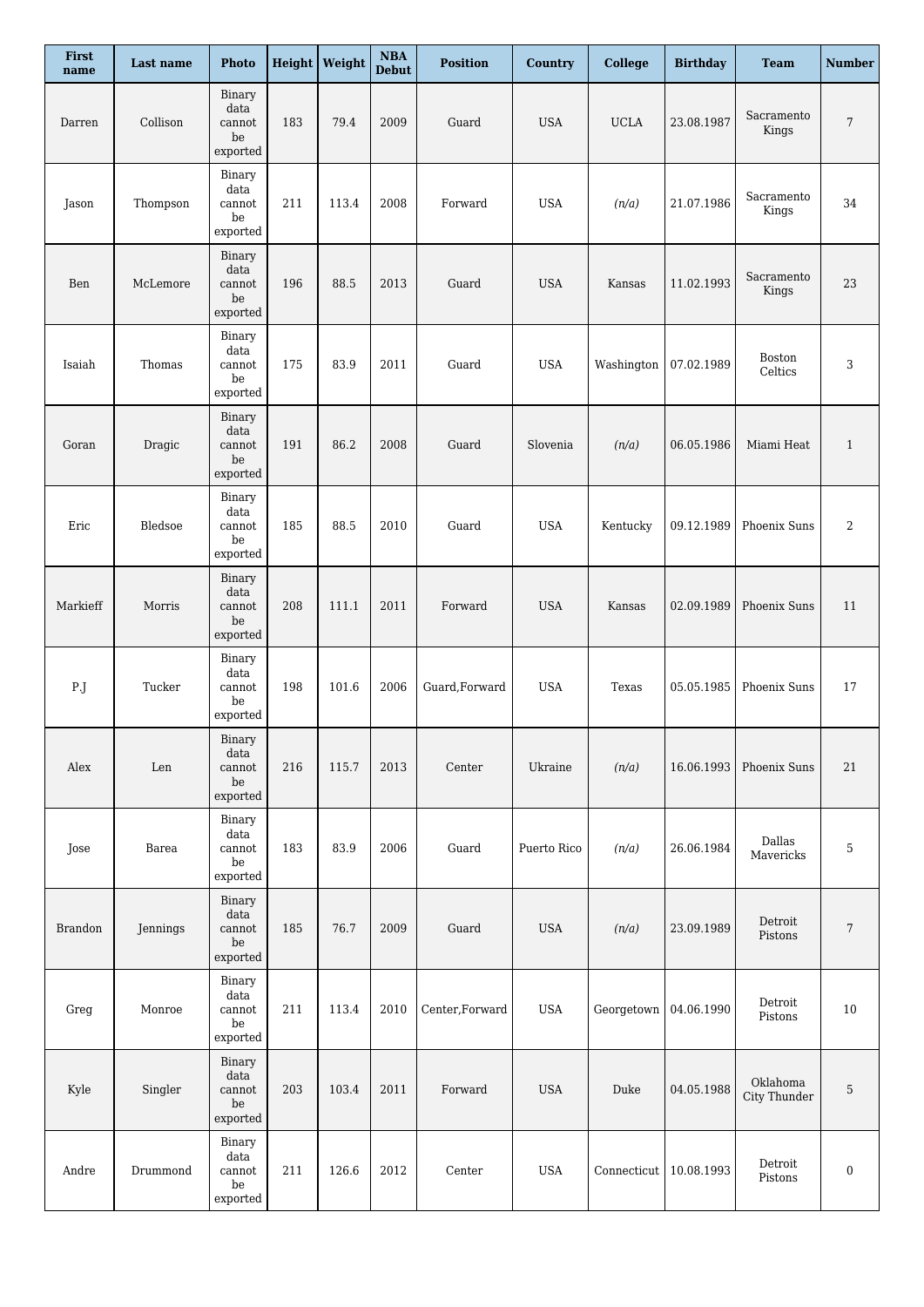| First<br>name | Last name     | <b>Photo</b>                                                             |     | <b>Height</b> Weight | $\boldsymbol{\rm NBA}$<br><b>Debut</b> | <b>Position</b> | <b>Country</b> | <b>College</b>     | <b>Birthday</b> | <b>Team</b>           | <b>Number</b>    |
|---------------|---------------|--------------------------------------------------------------------------|-----|----------------------|----------------------------------------|-----------------|----------------|--------------------|-----------------|-----------------------|------------------|
| Kentavious    | Caldwell-Pope | Binary<br>data<br>cannot<br>$_{\rm be}$<br>exported                      | 196 | 93.0                 | 2013                                   | Guard           | <b>USA</b>     | Georgia            | 18.02.1993      | Detroit<br>Pistons    | 5                |
| Nikola        | Vucevic       | Binary<br>data<br>cannot<br>be<br>exported                               | 213 | 117.9                | 2011                                   | Center          | Montenegro     | (n/a)              | 24.10.1990      | Orlando<br>Magic      | 9                |
| Victor        | Oladipo       | Binary<br>data<br>cannot<br>be<br>exported                               | 193 | 95.3                 | 2013                                   | Guard           | <b>USA</b>     | Indiana            | 04.05.1992      | Orlando<br>Magic      | 5                |
| Elfrid        | Payton        | Binary<br>data<br>cannot<br>be<br>exported                               | 193 | 83.9                 | 2014                                   | Guard           | <b>USA</b>     | Louisiana<br>State | 22.02.1994      | Orlando<br>Magic      | $\overline{4}$   |
| Channing      | Frye          | Binary<br>data<br>cannot<br>be<br>exported                               | 211 | 115.7                | 2005                                   | Forward         | <b>USA</b>     | Arizona            | 17.05.1983      | Orlando<br>Magic      | 8                |
| Tobias        | Harris        | Binary<br>data<br>cannot<br>be<br>$\footnotesize{\textnormal{expected}}$ | 206 | 106.6                | 2011                                   | Forward         | <b>USA</b>     | Tennessee          | 15.07.1992      | Orlando<br>Magic      | 12               |
| Gordon        | Hayward       | Binary<br>data<br>cannot<br>be<br>exported                               | 203 | 102.1                | 2010                                   | Forward         | <b>USA</b>     | (n/a)              | 23.03.1990      | Utah Jazz             | 20               |
| Enes          | Kanter        | Binary<br>data<br>cannot<br>be<br>$\tt{expected}$                        | 211 | 111.1                | 2011                                   | Center          | Turkey         | (n/a)              | 20.05.1992      | Utah Jazz             | $\boldsymbol{0}$ |
| Rudy          | Gobert        | Binary<br>data<br>cannot<br>be<br>exported                               | 216 | 111.1                | 2013                                   | Center          | France         | (n/a)              | 26.06.1992      | Utah Jazz             | 27               |
| Derrick       | Favors        | Binary<br>data<br>cannot<br>be<br>exported                               | 208 | 118.8                | 2010                                   | Forward         | <b>USA</b>     | Georgia<br>Tech    | 15.07.1991      | Utah Jazz             | 15               |
| Dante         | Exum          | Binary<br>data<br>cannot<br>$_{\rm be}$<br>exported                      | 198 | 86.2                 | 2014                                   | Guard           | Australia      | (n/a)              | 13.07.1995      | Utah Jazz             | 11               |
| Joe           | Ingles        | Binary<br>data<br>cannot<br>be<br>$\tt{expected}$                        | 203 | 98.0                 | 2014                                   | Guard, Forward  | Australia      | (n/a)              | 02.10.1987      | Utah Jazz             | 2                |
| Carlos        | Boozer        | Binary<br>data<br>cannot<br>$_{\rm be}$<br>exported                      | 206 | 117.0                | 2002                                   | Forward         | <b>USA</b>     | Duke               | 20.11.1981      | Los Angeles<br>Lakers | 5                |
| Jordan        | Hill          | Binary<br>data<br>cannot<br>$_{\rm be}$<br>exported                      | 208 | 106.6                | 2009                                   | Center          | <b>USA</b>     | Arizona            | 27.07.1987      | Los Angeles<br>Lakers | $27\,$           |